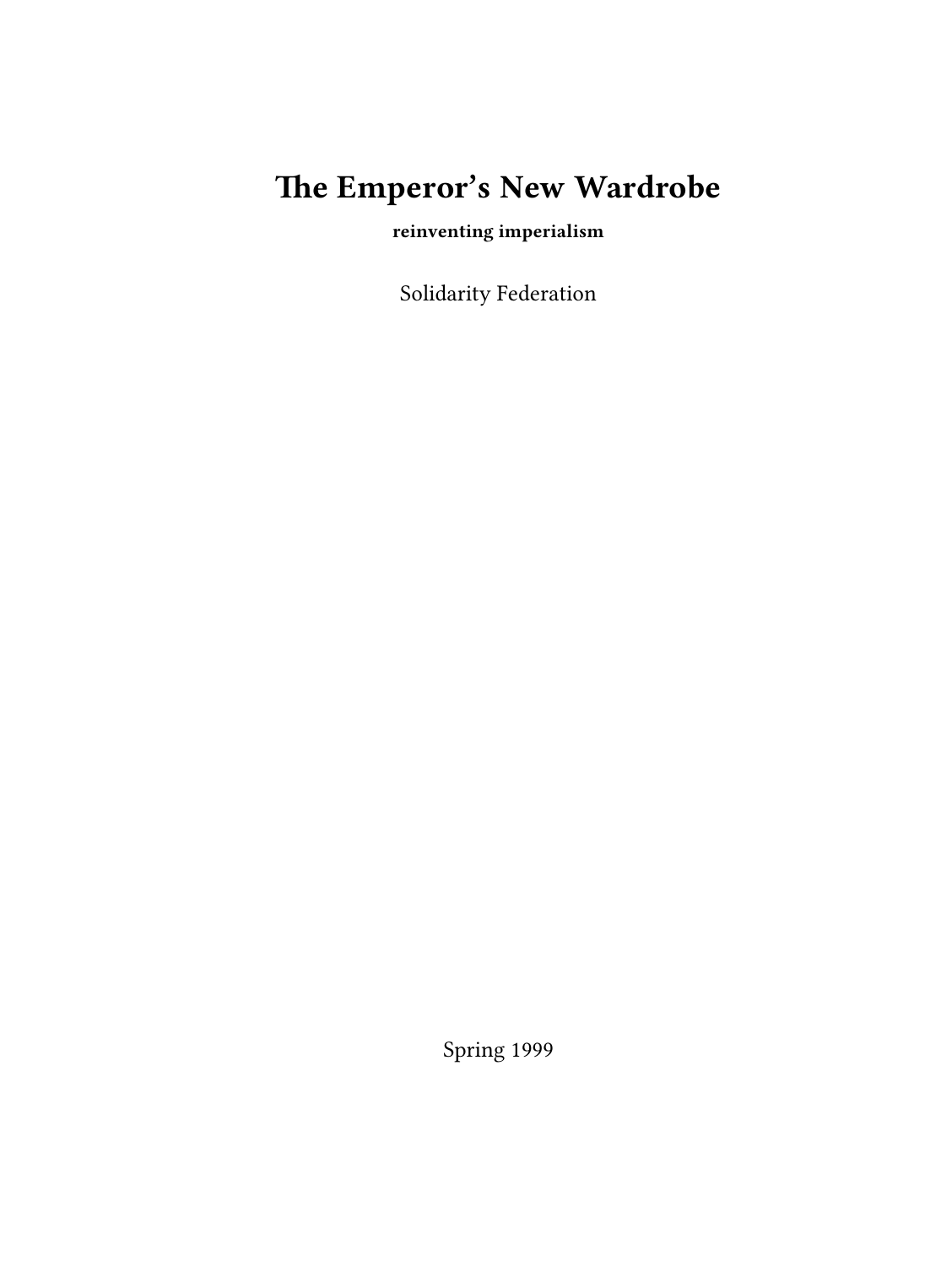# **Contents**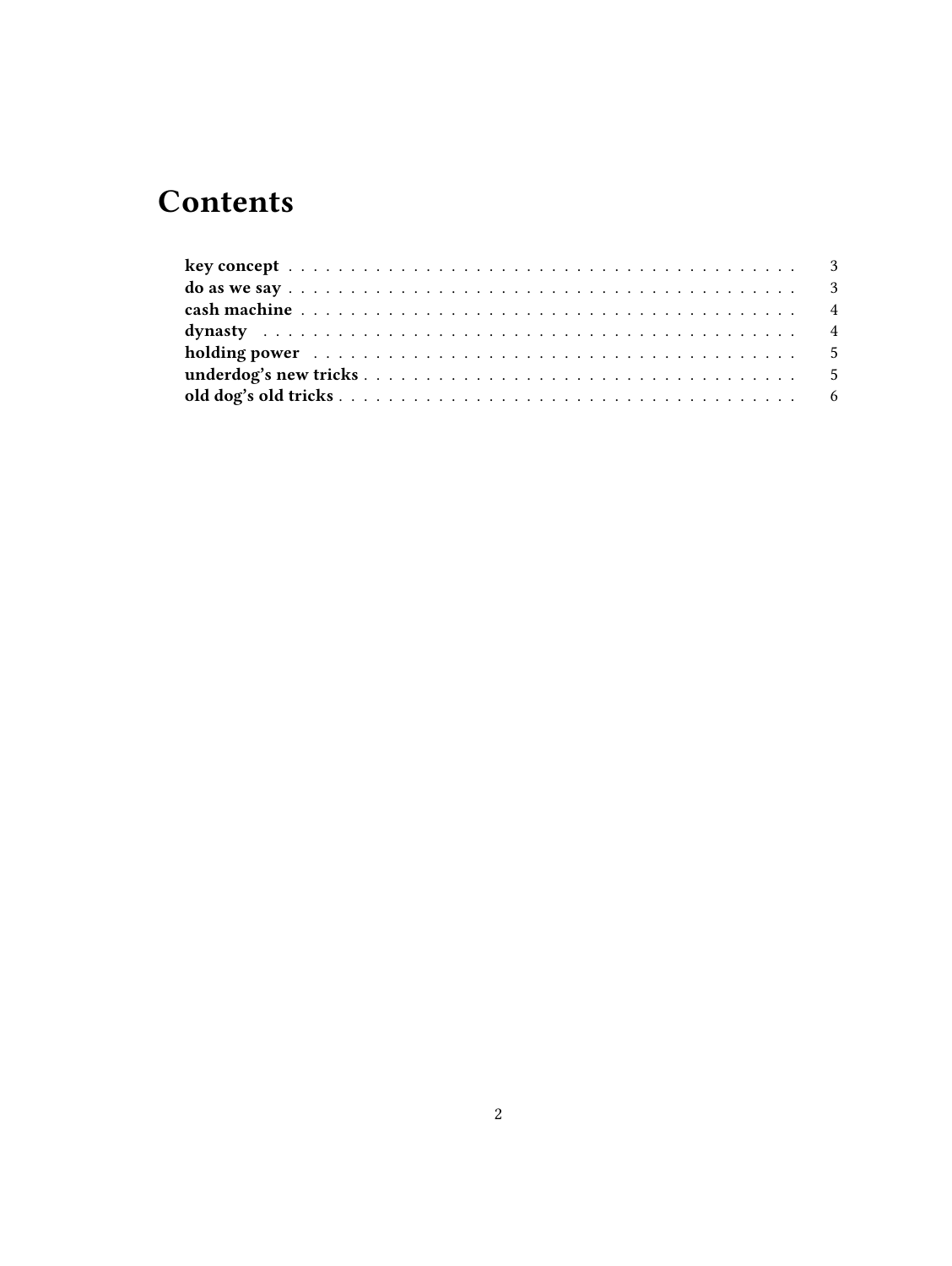Sorry mate, you can't buck the market. Old clichés die hard, especially when they still have some use in them. The current line is that we cannot do anything about the 'poor, unfortunate' Brazilians, Indonesians, Thais, etc., etc., it's just the whim of the market. Back in the middle-ages, some Godlike being was supposed to be looking over us and dealing out lessons wherever 'he' (sic) willed. More recently, it was Imperialism that was to blame. Now it's Mr. Global Market that steals from the poor and gives to the rich. Just how many outfits have these filthy rich emperors really got?

Imperialism is based on inequality, on capitalists using their economic power, backed by state military power if necessary, to exploit the weaker countries. Reduced to basic economics, it is the transfer of wealth from the poor to the rich. For every dollar capitalists invest in the Third World, more than a dollar returns in the form of repatriated profits, royalties, debt repayments, interest and so on.

In recent years, however, this notion of imperialism has become clichéed and outdated. Capitalism is portrayed as a liberating force which, having defeated communism, will go on to free the world. The social and economic model for poor nations to follow is the advanced capitalist free market coupled to social democracy.

Behind this free-market hype, we find nothing more than a smokescreen designed to obscure the fact that the rich still get richer and the poor still get poorer.

#### <span id="page-2-0"></span>**key concept**

One of the key concepts of this post-communist new world order is the global market, which has literally changed the way we view the world. It has negated the concept of imperialism. Rich states no longer exploit the poor, for it is argued that the global market has made the nation state redundant. Instead, there is a new world of individual firms competing on equal terms in one vast market. It is self-regulating market forces that drive the global economy, not governments — who are increasingly portrayed as powerless.

The global market is crucial to capitalism's rehabilitation ensuring that poor countries can now compete on equal terms with the rich ones. Furthermore, being poor in this new era has its advantage. It provides the competitive edge of cheaper labour costs. Free of human control, footloose capitalism can flood into underdeveloped countries drawn by the prospects of higher returns, and in so doing it begins to eliminate world poverty.

As capital flows into the underdeveloped world, wages will rise and the labour market will tighten. This capitalist relocation will continue until labour costs are equal throughout the world. Only then will the incentive to relocate disappear. This is in line with the basic tenets of free market theory. Competition drives companies to produce goods at the lowest possible cost. They will therefore take advantage of cheaper labour costs in the underdeveloped world. The free market claim that capitalism can make the most efficient use of the world's scarce resources depends on this principle that it will always produce at the lowest possible cost.

#### <span id="page-2-1"></span>**do as we say**

The IMF and the World Bank operate in line with this free market orthodoxy. For the global market to be efficient, barriers that prevent the movement of capitalism must be swept aside.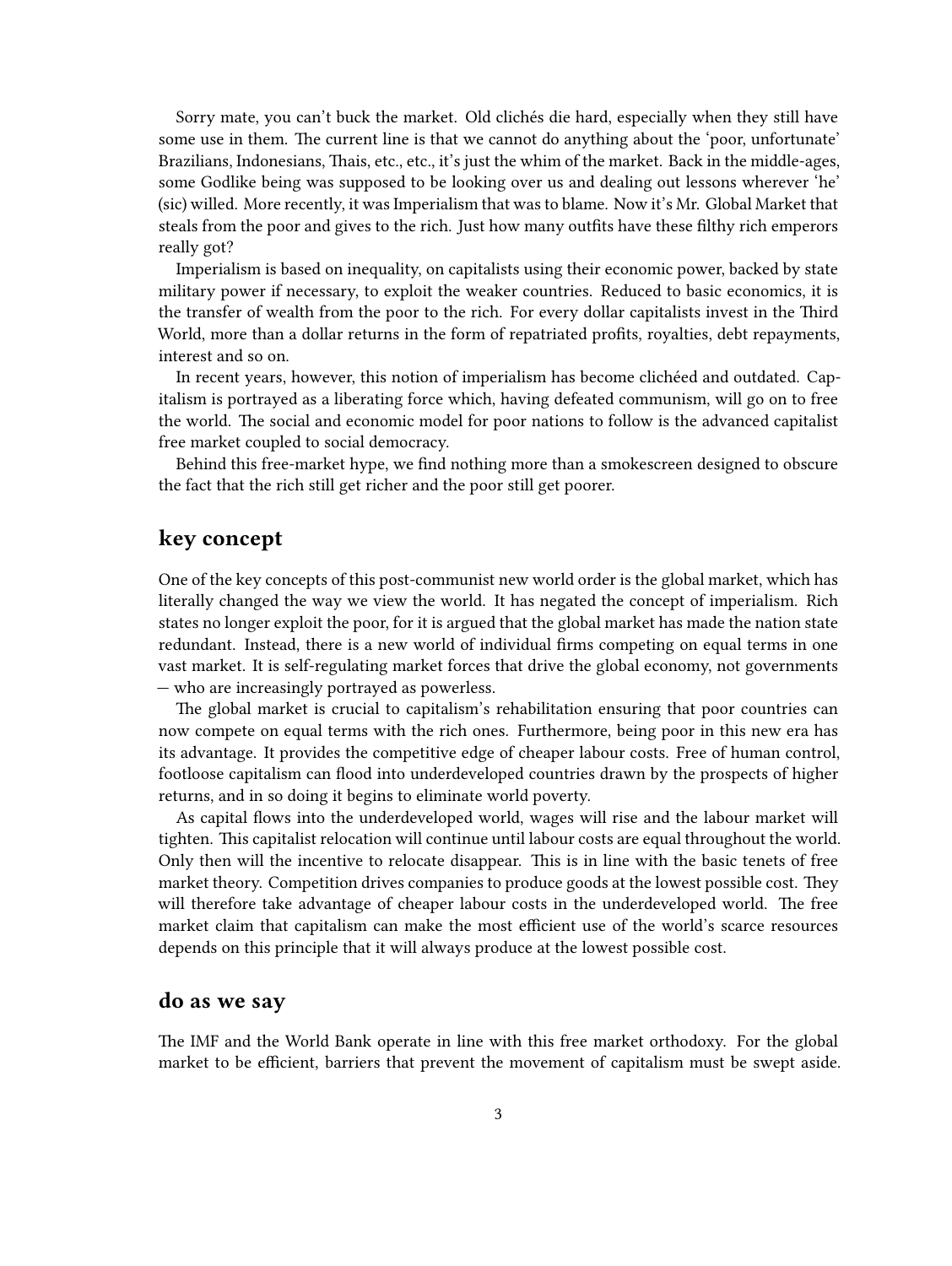Accordingly, they have imposed restructuring programmes across Africa, Latin America and, in recent years, Asia. This has involved privatisation, cuts in state spending, liberalisation of finance and trade, and the opening up of domestic industry to foreign competition, all in return for aid.

But will this new world order work? Are we heading for a social democratic utopia where market forces eradicate the gap between rich and poor nations? Not quite. The truth is that free market theory bears little resemblance to reality. Crucially, it omits the human factor, reducing the market to mathematical formulae which take no account of human behaviour. In reality, the economy is political; it does not operate according to economic laws but by human decisions. As such, who makes the decision, and to what end, matters far more than the laws of supply and demand, as we shall see.

#### <span id="page-3-0"></span>**cash machine**

Before looking at how human behaviour shapes economic activity, we can also challenge the global market thesis on purely economic grounds. The argument that the prospect of lower costs due to cheaper labour will force industry to relocate is flawed. It assumes that labour cost is the most important factor in determining overall costs. However, in an advanced economy, the level of technology is far more important.

This is easily proved. US wage levels are far higher than in Latin America. Yet, Latin American productivity levels are only 30% of those in the USA. The 70% difference is a reflection of the technology gap. When the technology factor is added in, the idea that poor countries have a competitive edge in the global market soon falls apart. Since technology levels are so crucial in determining profit, companies will locate where there is the best hope of technological advance. The global market thesis expects us to believe that multinationals will abandon the massive scientific base of rich countries in favour of the scientific underdevelopment of the poorer nations.

We can take the arguments surrounding relocation much further. Multinational companies do not operate according to free market theory. In the modern world, they are state-subsidised and state-protected private power centres. The idea that they are about to abandon the protection and privileges offered by the advanced states in favour of those on offer in the Third World is nothing short of ludicrous.

Having established the fact that productivity is the main factor in determining cost, let us now consider another global market myth — that poor nations can compete on equal terms. In reality, a free trade system has only one outcome. Goods produced much cheaper in the developed world flood into underdeveloped countries, consequently holding back the domestic economy and making poor countries dependent on these imports.

There are a number of major flaws in the global market idea. The notion that it can ever close the gap between rich and poor is simply untrue. For a start, such a notion fails to take any account of human decision making. Poverty exists across the world because it suits the interests of the rich and powerful.

# <span id="page-3-1"></span>**dynasty**

After World War II, the economic victors, the USA, took responsibility for the welfare of world capitalism in the face of the growing communist threat. To help ensure capitalism's long term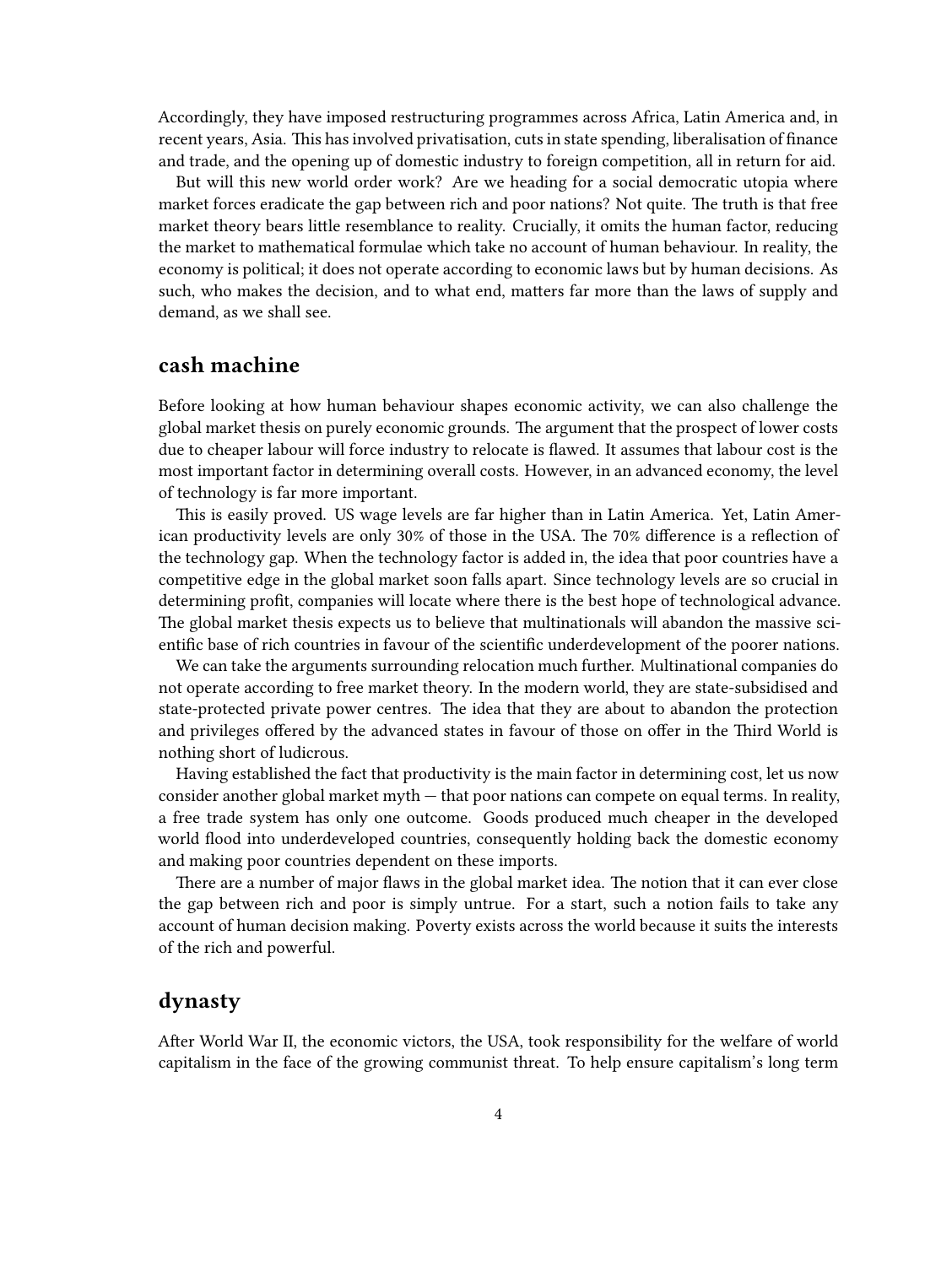survival underdeveloped nations were assigned "major functions", primarily to provide the industrial world with raw materials and help absorb the massive surpluses of capitalist overproduction. There was no ambiguity in this. Third World raw materials were described as "ours" by the first world planners. The thought that they might be used by the indigenous populations to meet their own needs was not even entertained.

Implicit in this was the idea that the underdeveloped world would remain so and would not develop its own industry. Since World War II, capitalism has done its best to halt Third World development by attempting to restrict underdeveloped nations' access to technology. With their near-monopoly on technology, developed countries can put all sorts of barriers in the way of development in the poorer nations.

With the increasing importance of advanced technology came greater restrictions. For all the talk of free trade, protectionism regarding technology has actually increased in the last twenty years. Nowhere is this more apparent than in the role of multinational companies. Under the global market, underdeveloped countries are supposed to gain access to new technology. Here again, free market theory couldn't be further from reality. Even when multinationals do relocate to underdeveloped parts of the world, that relocation is limited and strictly controlled.

## <span id="page-4-0"></span>**holding power**

Multinationals tend to create economic enclaves that are almost entirely independent of the domestic economy. These enclaves use cheap labour to assemble components imported from the developed countries. Attempts by Third World governments to impose quotas for finished goods including domestically produced components have totally failed. The result is virtually no linkage to the domestic economy and therefore no technology transfer, except between companies where it can be tightly controlled, preventing dispersal into the wider domestic economy.

This helps explain the productivity gap between rich and poor countries. Industrialisation that has occurred in the Third World remains low-tech and low skilled, generating low incomes. For instance, the likes of Australia, Ireland, Denmark and Norway have a manufacturing share of GDP of 20% or less, yet they generate incomes per capita that Latin American countries like Mexico, Argentina and Brazil, with higher manufacturing shares, can only dream about.

So, on paper, in terms of industrialisation, the gap between rich and poor is narrowing but in terms of income, the gap is actually widening. Furthermore, with the development of microelectronic technology, there is evidence that multinational companies are shutting down labour intensive assembly in the underdeveloped world and relocating back to the developed world threatening even this low-tech industrialisation.

## <span id="page-4-1"></span>**underdog's new tricks**

Underdeveloped nations are aware of the role capitalism has allocated them and have introduced economic reform aimed at breaking free of first world dominance, especially their dependence on first world imports by building up production for domestic consumption — so-called import substituting industrialisation. This process involved import controls and financial regulation in order to shelter the economy while domestic production grew. A crucial task was to stimulate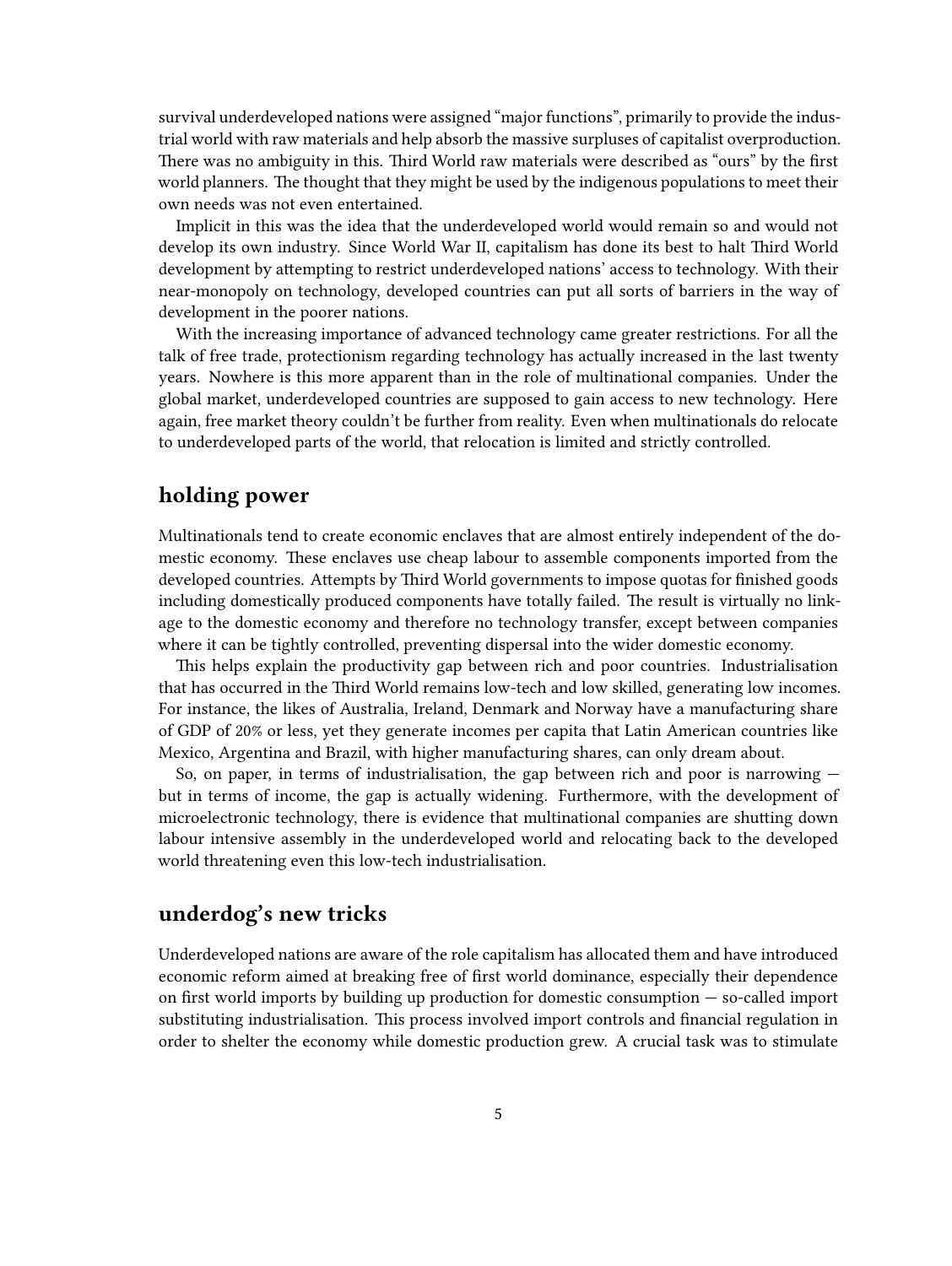the consumption of and demand for home-produced goods. This required wealth redistribution and agrarian reform to provide the mass of the population with the required buying power.

This flew in the face of capitalist post-war strategy. By the late 1940's, as recently declassified records show, the CIA was alarmed at the growth in the world's poor nations of "new nationalism", which aimed "to bring about broader distribution of wealth and to raise the standard of living of the masses". Thus, by 1955, the main threat to capitalist interests was no longer Soviet communism, but "nationalistic regimes", whose populist message was winning mass support, and threatening "our raw materials".

Attempts to develop through import-substituting industrialisation were quickly ended by US military intervention, notably in Latin America. Just a few examples will illustrate the point. In 1954, there was the overthrow of the "democratically" elected Guatemalan government, whose social and economic policy was described by the CIA as a "virus" that might spread. In 1960, there was the coup in Brazil, described by Kennedy as "the single most decisive victory of freedom in the mid-twentieth century". In 1973, our new friend, General Pinochet, saved Chile from Marxism.

Nor should we be fooled into thinking that the new "democratic" world order has made coups a thing of the past. The 1990's have seen a mildly reforming government in Haiti prove too much for the US. One coup later, the dogs of war were called off, but only after the reforms were dropped in favour of the World Bank's free market strategy.

# <span id="page-5-0"></span>**old dog's old tricks**

What could be a better argument against the global market myth of mysterious uncontrollable economic laws driving the world we live in today? It is not the law of supply and demand that despatches military might to protect capitalist interests, but the decisions of the rich and powerful. The reality is that it is unelected human beings who control the world economy for the benefit of the few and the disadvantage of the many.

In some ways, however, disproving the idea that the global market will lead to greater equality misses the point, for the aim of those who argue for global market theory has little to do with greater equality. Instead, it is to intellectually underpin free market ideas, to provide the theoretical abstractions to justify extracting greater wealth from the world's poor. This, of course, can never be admitted. As such, the global market thesis should be seen more as a capitalist propaganda tool than an explanation of how the world works. For a truer explanation, that over-used cliché, "imperialism", still has much to offer.